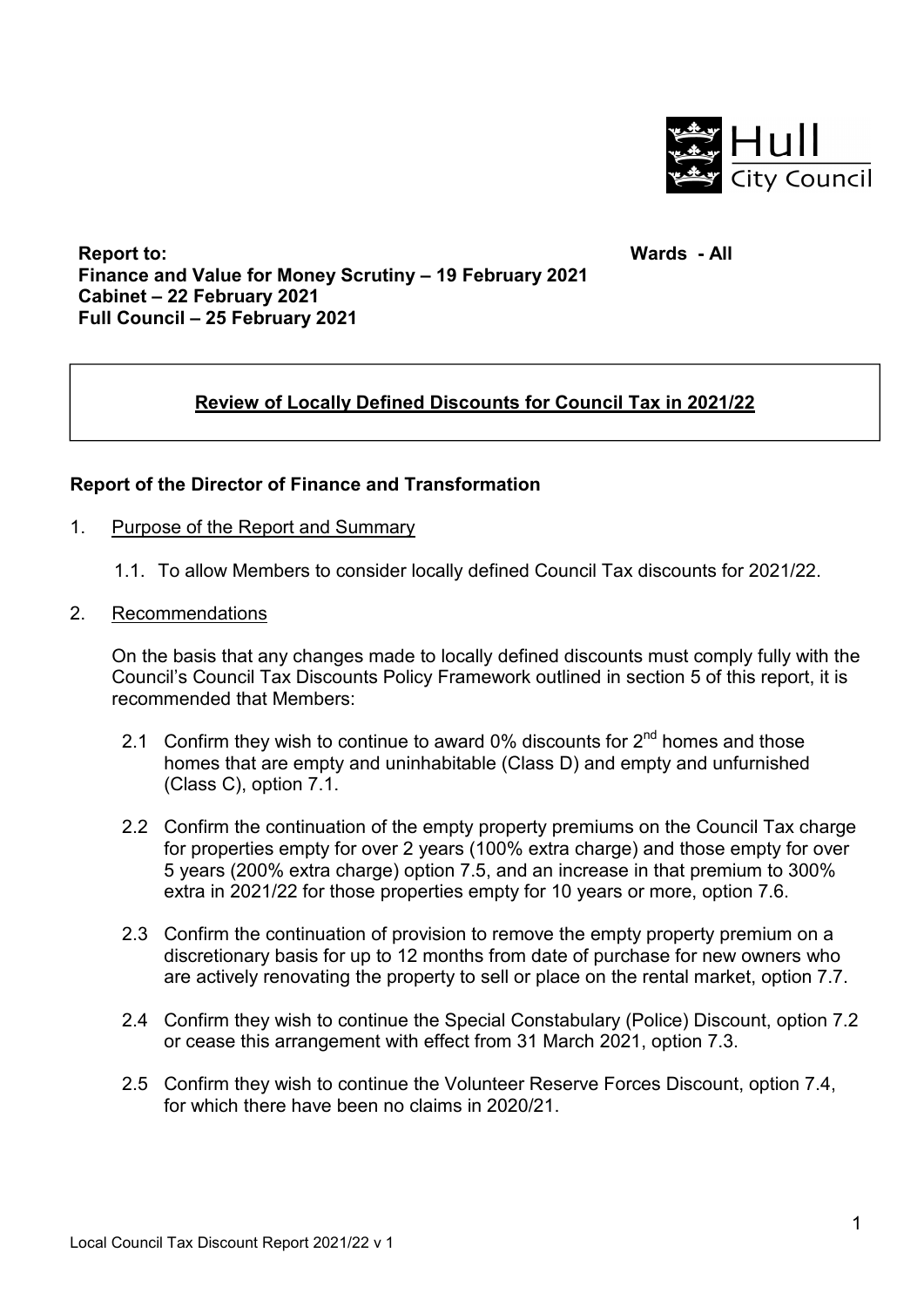- 2.6 Confirm the continuation of the current Care Leavers Discount for 2021/22, option 7.8.
- 2.7 Confirm the continuation of the existing Local Council Tax Reduction scheme which awards a maximum discount to Working Age households on low incomes of 80% of their liability, option 7.10.

## **Executive Decisions**

- 2.8 Cabinet agree that available Covid-19 Council Tax hardship funding be applied to fund a £30 hardship payment to meet the all working age recipients of a Council Tax Reduction during 2021/22, option 7.11.
- 2.9 Cabinet approve the introduction of a discretionary hardship fund to contribute to the recoverable Court costs where formal action is required to recover Council tax and the debt owed is below £60.

This is a key decision. The matter is in the Forward Plan – Ref. 0007/21

- 3. Reasons for Recommendation
	- 3.1. With regard to providing zero discounts for empty properties and charging an additional 100% premium for those that have been empty more than 2 years, an additional 200% premium for those properties empty for 5 years or more and an additional 300% for those empty for 10 years or more. The city currently has a demand for accommodation that exceeds the number of properties available within its boundaries and there is ongoing concern regarding owners leaving properties empty. The historical Government Council Tax exemption scheme pre April 2013 rewarded such lack of activity, but by using new local powers since to reduce the level of discount awarded on empty homes and by introducing a premium for those empty more than 2 years, there is evidence that the number of long-term empty properties has reduced.
	- 3.2. From 01 April 2021 the Government has amended Council Tax legislation to enable Local Authorities to increase the additional premium for properties that have been empty for more than 10 years to 300% of the standard Council Tax charged as well as the current charge of 100% more for those properties empty more than 2 years and 200% more for those properties empty for 5 years or more. The purpose of this increase is to encourage empty properties to be brought back into use and this report recommends the Council apply the 300% premium to those properties empty 10 years or more for this reason. However, in order not to deter or penalise new owners of properties that have purchased them to renovate for occupation, to sell, or to place on the rental market it is recommended that Council Tax officers continue to be given the discretion to remove the additional premium for a period of up to 12 months from date of purchase for owners who are actively renovating the property for these reasons.
	- 3.3. The Special Constables local discount encourages citizens living in the City to volunteer as Special Constables by providing a reward for their work.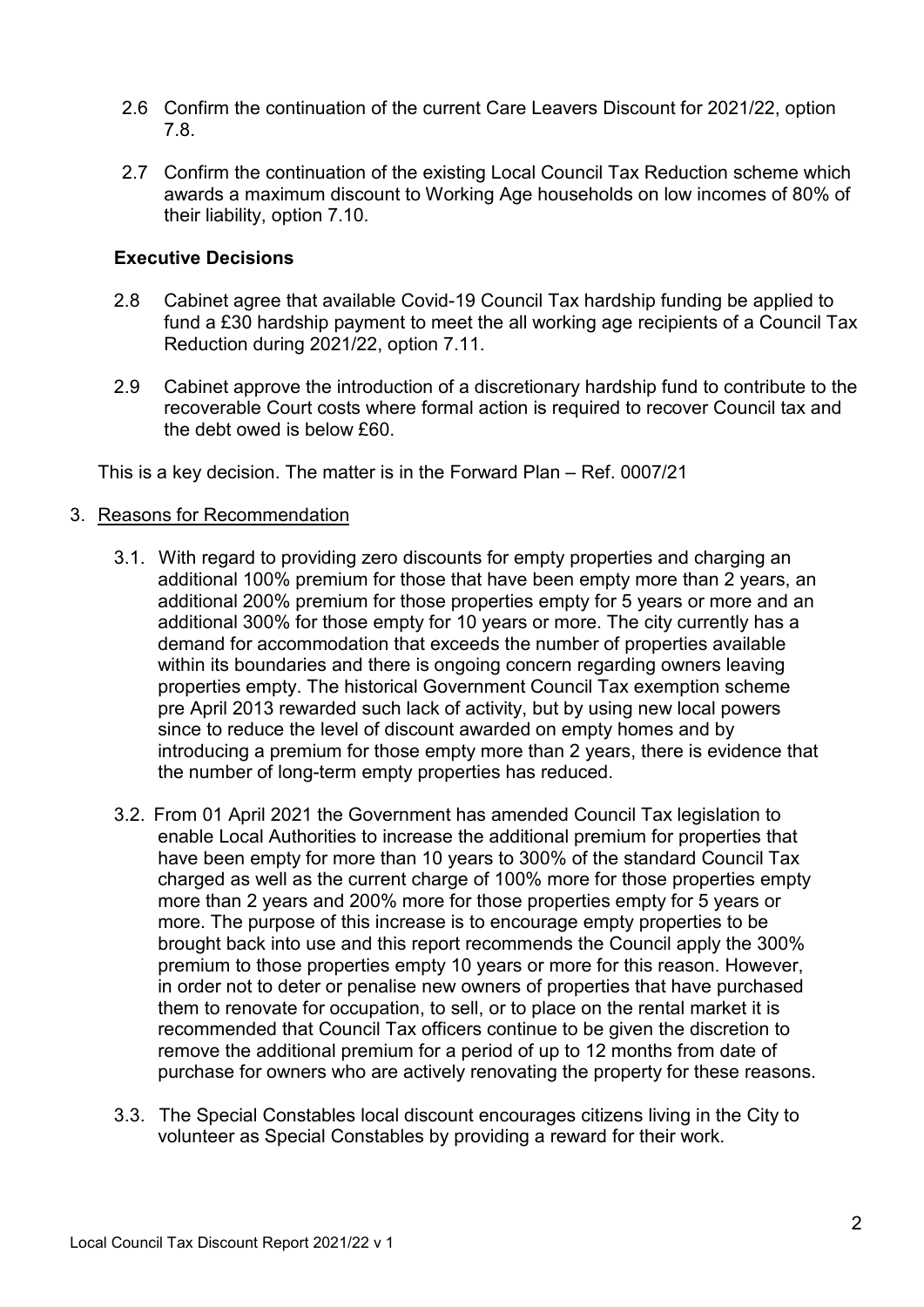- 3.4. The discount for Volunteer Reserve Forces recognises the service of local reservists called up to serve their country abroad.
- 3.5. From April 2013 Local Council Tax Reduction replaced the national Council Tax Benefit scheme, with reduced Grant funding from the Government for the scheme meaning Local Authorities either had to find funds to subsidise the scheme, or start to charge some households who previously did not pay Council Tax. The Council decided to implement a scheme requiring all working age households to pay a minimum of 20% of their liability.
- 3.6. Members could choose to change the minimum amount that working age households have to pay from the current 20%, however there is a requirement that Local Authorities wishing to vary their schemes must hold a formal public consultation. As it is recommended that the scheme remains at 20%, a consultation has not taken place.
- 3.7. In 2014/15 when the 20% minimum payment was introduced the in-year collection rate for Council Tax was 93.63%, with collection in 2019/20 being 93.44%. It is therefore considered to be the correct option to continue with the same scheme for 2021/22 as payment levels of Council Tax have remained consistent.
- 3.8. The payment of an additional £30 hardship payment to working age Council Tax payers receiving a Reduction in their Council tax would help those on the lowest income pay their Council Tax for 2021/22. Supplementing this with a discretionary hardship fund to contribute to the recoverable Court costs where formal action is required to recover Council tax and the debt owed is below £60 mitigates the risk of additional court and recovery costs being imposed through the debt recovery process which place individuals in greater hardship than would be the case under the actual debt.
- 3.9. With regard to the Care Leavers Council Tax discount, the Government's care leavers' strategy, Keep on Caring, published in July 2016, encouraged councils to consider the role of a corporate parent 'through the lens of what any reasonable parent does to give their child the best start in life'. Local Authorities were encouraged to consider exempting care leavers from Council Tax using the powers already at their disposal. Local Authorities must plan for looked after children so that they have the support they need as they make their transition to the responsibilities of adulthood.
- 3.10. In its role as Corporate Parent for those young people in Local Authority care from 1 April 2018, the Council introduced a local Council Tax Discount under section 13A(1)(c) of the LGFA 1992 for young people leaving the care system as a result of reaching the age of 18. The discount enables the Local Authority to support those care leavers who would otherwise struggle with the transition from care to independence, enabling them to avoid debt and giving them more time to learn to manage their finances.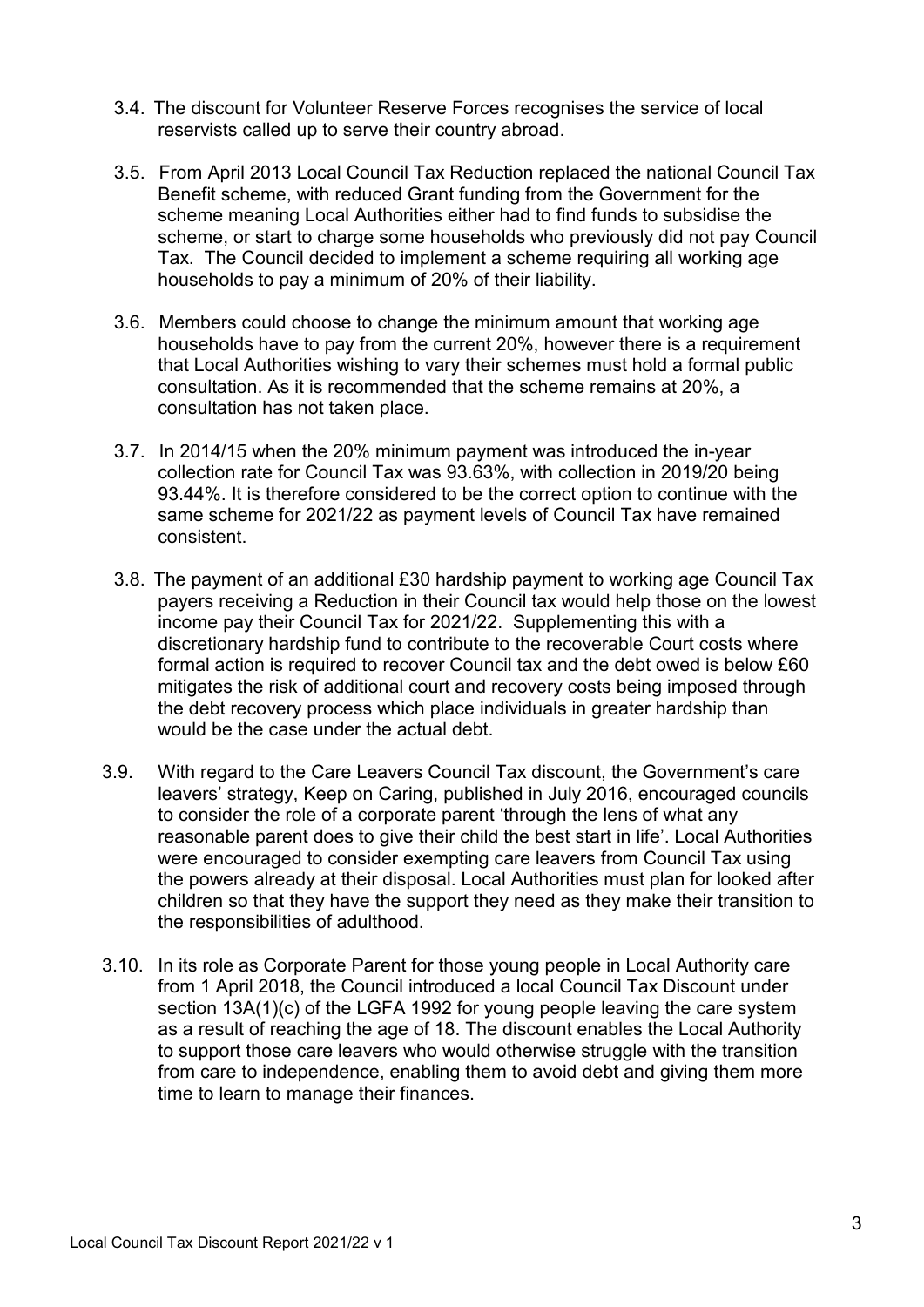# 4. Background

- 4.1. Council Tax discounts and exemptions in England and Wales are provided for and governed by The Local Government Finance Act 1992, The Council Tax (Exempt Dwelling) Order 1992 and The Council Tax (Prescribed Class of Dwelling) (England) Regulations 2003, all of which have been subject to various amendments between 2000 and 2012. Amendments brought about by The Local Government Act 2003 in conjunction with the Council Tax (Prescribed Classes of Dwellings) (England) Regulations 2003 (as amended) and The Local Government Finance Act 2012, allow the Local Authority, via its Executive to review Council Tax Discounts awarded under Section 11(2)(a), 11A and 13A(1)(c) of the LGFA 1992.
- 4.2. Local Government Act 2003 and the Council Tax (Prescribed Classes of Dwellings) (England) Regulations 2003, allow the Local Authority, via its Executive to reduce the Council Tax Discount awarded with reference to furnished second homes (Section 11A). In addition it allows the Local Authority to introduce its own discount categories to reflect local circumstances and requests (Section 13A).
- 4.3. Following annual reports to Cabinet, the following Discounts are currently set to 0% resulting in a full charge.

| <b>Discount</b>                   | Year set to 0% |
|-----------------------------------|----------------|
| 2 <sup>nd</sup> homes discount    | 2013/14        |
| Empty and Uninhabitable (Class D) | 2013/14        |
| Empty and Unfurnished (Class C)   | 2016/17        |

4.4. Discounts under Section 13A(1)(c) currently in operation are:

|                              | <b>Discount</b>    | 2020/21 award estimation |
|------------------------------|--------------------|--------------------------|
|                              |                    |                          |
| • volunteer reserve forces   | 75%                | £Ο                       |
| • special constable discount | 25% per individual | £11,000                  |
| • Care Leavers discount      | Up to 100%         | £64,000                  |

4.5. From 1 April 2013 the changes brought under the LGFA 2012 allowed Local Authorities to charge a premium of up to 50% on those properties that had been empty and substantially unfurnished for more than 2 years. This was increased to 100% from 1 April 2019. From April 2020 an additional premium of 200% was allowed where the property had been empty 5 or more years, and legislation allows Local Authorities to introduce an additional charge of 300% for those properties that have been empty for more than 10 years from 1 April 2021.

The premium under Section 11B currently in operation is:

|                             | Additional charge | Amount   |
|-----------------------------|-------------------|----------|
| Long term premium (2 years) | 100%              | £181,000 |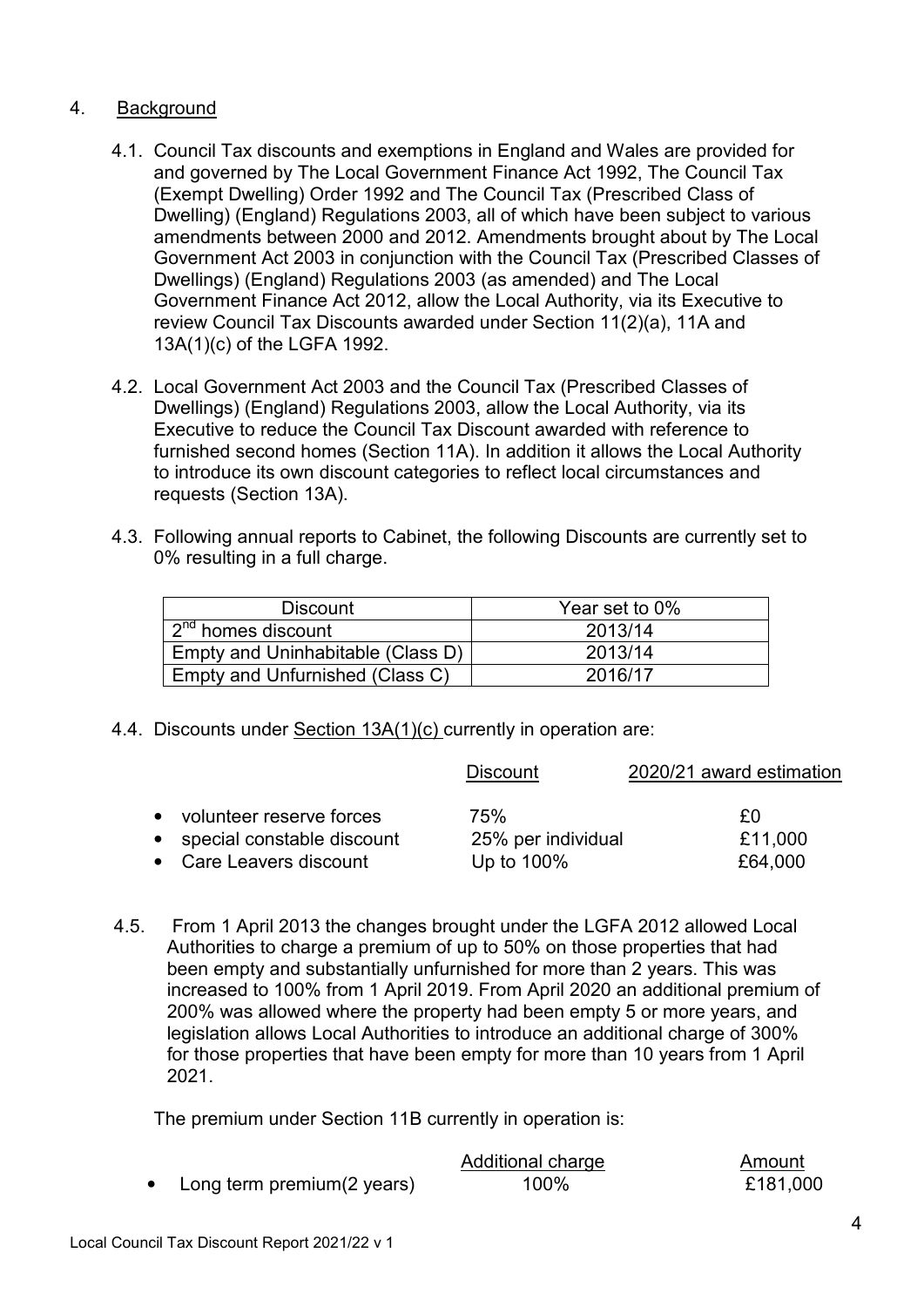• Long term premium(5 years) 200% £275,000

- 4.6. From 1 April 2014 changes brought under the LGFA 2012 required Local Authorities to introduce a Local Scheme for the reduction of Council Tax for those on low incomes following the abolition of the national Council Tax Benefit system. Presently every working age household in Hull is paying a minimum of 20% of their liability in accordance with the Council's Local Council Tax Reduction scheme which for a Band A property in 2020/21 is £232.11 or £174.08 if the liable person is a single occupier.
- 4.7. Awards of Council Tax Reduction are currently made to 22,717 working age households in the city with approximately 80% of those households receiving the maximum award.

Awards of Council Tax Reduction for 2020/21 are forecast to be:

|                         | Council Tax Reduction Schemes 2020/21 forecast         |                    |
|-------------------------|--------------------------------------------------------|--------------------|
| • Council Tax Reduction | 80% working age maximum<br>100% maximum for pensioners | £14.86m<br>£ 9.52m |

• This decision results in £5.2m of Council Tax being collectable in 2020/21 from this group including £7,340 from those that have 20% to pay after reductions have been applied. The value collectable has been reduced by £3.4m of additional support through the Covid-19 payments of up to £150 per household for those of working age on Council Tax Reduction.

#### 5. Council Tax discounts policy framework.

- 5.1. Care needs to be taken to ensure that any discounts granted are legal and in keeping with the Council's policies. Members could consider a broader debate which covers the strategic merits of awarding Council Tax discounts to specific groups. However great care needs to be taken to consider the legal and financial implications of changing existing discounts or introducing new discounts especially within the current financial climate. Any debate would have to adhere to the Councils strategic policy while balancing financial implications.
- 5.2. For these reasons a reference needs to be made to the current policy framework when considering changing, withdrawing or introducing new discounts. Any proposed council tax discount must satisfy:
	- That the award of any discretionary discount is legal.
	- That the awarding of any discretionary discount to any individual or group of individuals is made within the context of national or Council policy and that the benefit to the individual or group of individuals identified is directly in line with furthering of the strategic or corporate aims of the Council.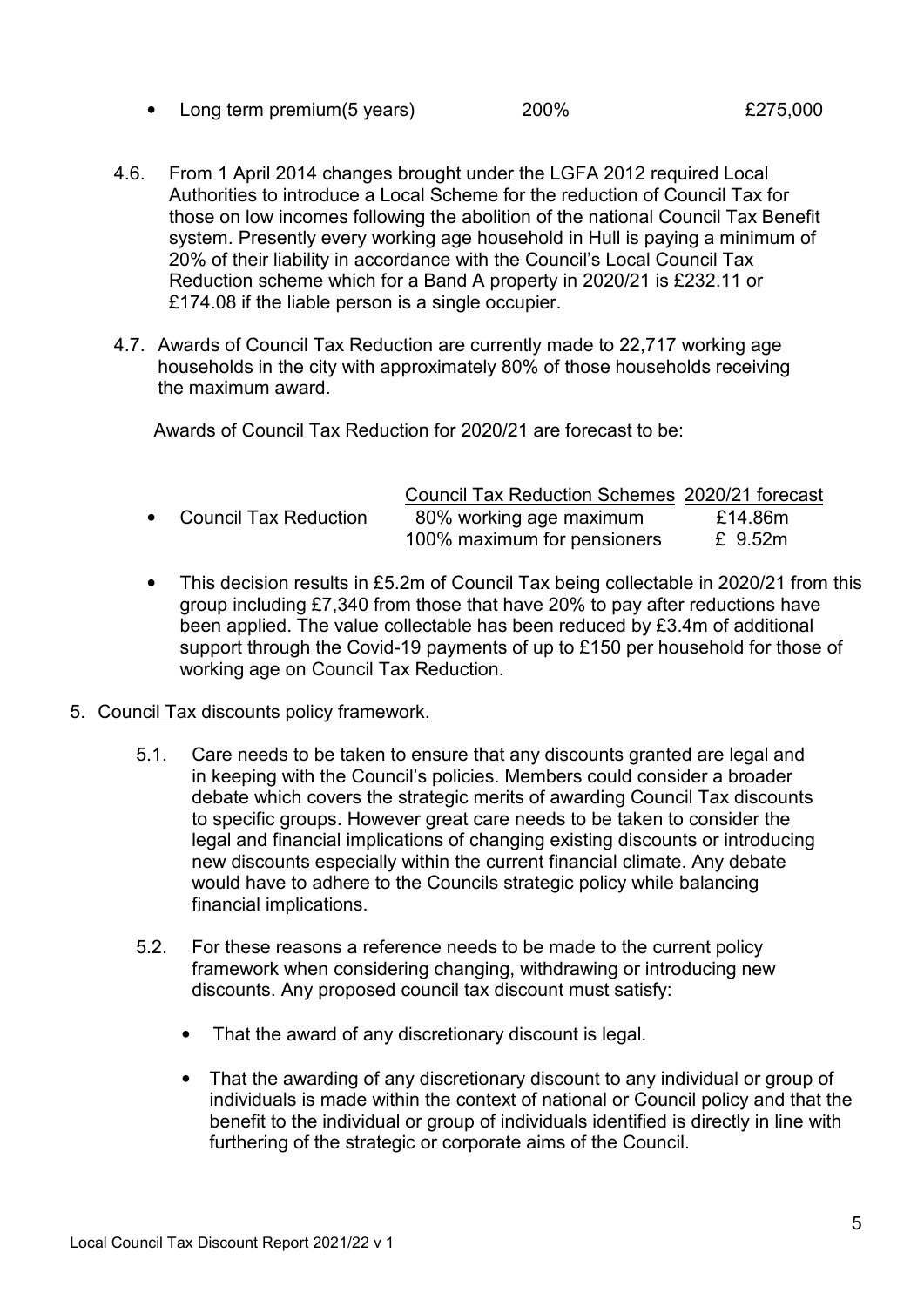- That the implementation of any such award is administratively and operationally manageable with existing Council resources.
- That the awarding of any discretionary discount is, throughout the period of the award, financially sustainable.
- That any individual or group of individuals awarded the discretionary discount is precisely and accurately defined to minimise the risk of class action, which may broaden the award beyond the individual or group of individuals envisaged by the council to be the beneficiaries of any such award.
- That any and all awards are open to annual review and can be amended or withdrawn on an annual basis.

## **6. Issues for Consideration**

Class B Discounts for Second Homes (furnished/ unoccupied property) Section 11(2)(a) and 11A (4)(a) of the LGFA 1992; Class C Discounts for Empty and Unfurnished dwellings and Class D Discounts for Empty and Uninhabitable dwellings under major repair/alteration Section 11(2) a) and 11A(4A) of the LGFA 1992.

6.1. Members are asked to confirm the continuation of previous year decisions to reduce these awards to 0%. During 2020/21, £3.54m is collectable from taxpayers with properties in these categories.

### Empty Property Premium Section 11B LGFA 2012

- 6.2. Changes within the LGFA 2012 allowed Local Authorities to charge an additional premium (known as the long term empty premium) of up to 100% on those properties that had been empty and substantially unfurnished for more than 2 years. There are currently 421 properties empty for 2 or more years that are subject to the premium and 184 properties that have been empty for 5 years or more that are liable for an additional 200%. The chargeable amount of the premium has increased the amount collectable for 2020/21 by circa £456,000.
- 6.3. Confirmation is required to continue to charge an additional 100% premium for properties that have been empty and substantially unfurnished for more than 2 years and an additional 200% for those that have been empty 5 years or more for 2021/22.
- 6.4. Regulations now allow Local Authorities to charge an additional premium of 300% from 1 April 2021 for those properties empty for 10 years or more. Confirmation is required to increase this premium from 200% to 300% for properties empty 10 years or more.
- 6.5. It is recommended that where possible consideration is given to continuing the removal of the additional premium for a period of up to 12 months from date of purchase for those owners who are actively renovating the property to sell or place on the rental market.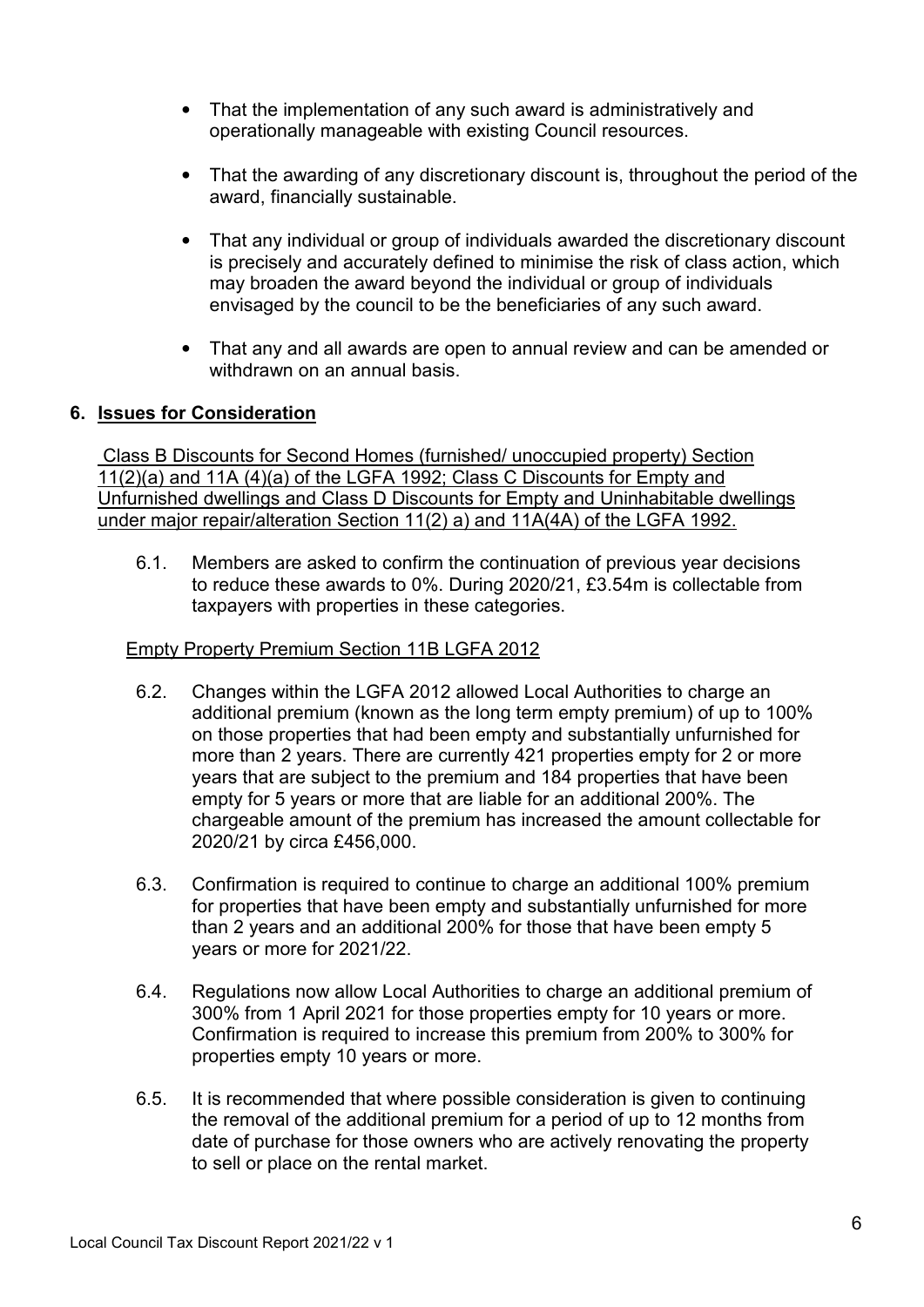# Discretionary Discounts Section 13A(1)(c) (2013) of the LGFA 1992

- 6.6. From 1 April 2004 the Council has discretion to reduce the amount of Council Tax payable that is not covered by statutory discounts or exemptions under Section 13A from April 2004 amended to 13A(1)(c) from 1 April 2013. This discretion can be exercised in relation to particular individual cases or by determining a class of case. The reduction can be for a specific period of time and the liability can be reduced by any amount the Council thinks fit. Any discounts that are awarded are fully funded by Hull City Council.
- 6.7. When considering whether to grant or vary a discretionary discount to any person or group Members need to be aware of the possibility of a legal challenge from persons or groups who may believe that their circumstances are similar to any such person/group. There must be strict adherence to the Council's policy on awarding discretionary discount with appropriate linkages made to the Council's Aims and Objectives. Therefore Members need to consider all the factors when creating any new discounts under this section of the Act as the implications of any successful legal challenge could have significant financial consequences.
- 6.8. Since 1 April 2004 the Full Council has agreed that two classes will benefit from a discretionary discount: Volunteer Reserve Forces Discount and Members of the Special Constabulary (Police) Discount.

# Volunteer Reserve Forces Discount – Section 13A(1)(c) of the LGFA 1992

- 6.9. From the 01 April 2004 a volunteer reserve forces discount was defined as a category for people within the Volunteer Reserve Forces who are enlisted to serve operationally within their respective force for a period in excess of 28 days. The eligibility criteria for the discount are given in Appendix 1.
- 6.10. The cost of this discount for 2019/20 was £0.00 and there have been no claims so far in 2020/21. The financial projection for 2021/22 is likely to be less than £1,000. It is difficult to predict as much depends on national military commitments and the consequent number of eligible reservists. No other groups have challenged the award of this discount and minimal feedback from other tax payers since 2004 has been to endorse the discount.
- 6.11. Consideration is required for this discount to continue for this class for 2021/22

# Members of the Special Constabulary (Police) Discount 13A(1)(c) of the LGFA 1992

6.12. From the 1 April 2004 a discount was agreed by Full Council for eligible Special Constables which is paid to the Humberside Police Authority as an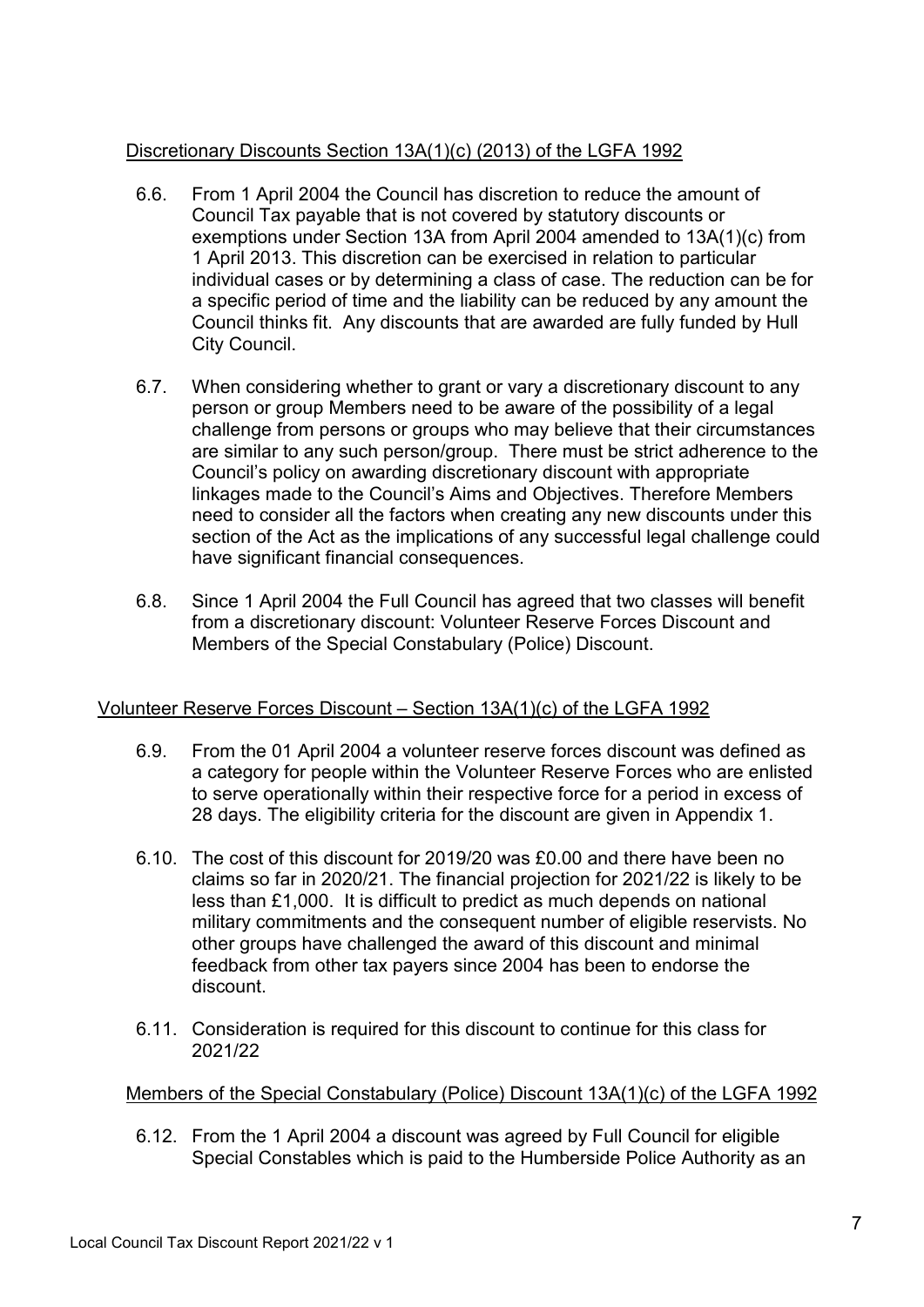allowance. Direct discounts cannot be made to Police Constables due to legal requirements specific to the police.

- 6.13. The allowance is equivalent to a maximum 50% Council Tax discount which the City Council reimburses to the Police Authority. The allowance is paid annually in arrears. The allowance is aimed to improve recruitment of special constables in the Hull area.
- 6.14. The allowance scheme requires approval from the Home Office which has currently approved the scheme up to 31 March 2021, subject to the Council maintaining the necessary funding. Should members wish to extend the allowance for a further year it would be conditional on the Home Office agreeing the extension.

|         | (1)                                                          | (2)                                                   | (3)                                      | (4)     |
|---------|--------------------------------------------------------------|-------------------------------------------------------|------------------------------------------|---------|
| Year    | Number of special<br>constables<br>operating within<br>Hull. | Number of special<br>constables eligible<br>to apply. | Number of<br>Council Tax<br>Claims paid. | Cost    |
| 2014/15 | 154                                                          | 125                                                   | 66                                       | £15,730 |
| 2015/16 | 127                                                          | 108                                                   | 64                                       | £13,937 |
| 2016/17 | Not available                                                | 71                                                    | 38                                       | £7,703  |
| 2017/18 | Not available                                                | 29                                                    | 23                                       | £5,693  |
| 2018/19 | Not available                                                | 27                                                    | 26                                       | £11,208 |
| 2019/20 | Not available                                                | 36                                                    | 30                                       | £10,310 |

6.15. The cost of the discount has to be fully met by the City Council and the historical number of eligible claims and associated costs are detailed below:

- 6.16. The eligibility criteria for this allowance are given in Appendix 2.
- 6.17. The difference between column (1) and column (2) is because Humberside Police had their own criteria for awarding an allowance of £1,500 per annum whereby the special constable had to work 16 hours per month to receive the allowance. Hence column (1) shows the number of special constables working in Hull; column (2) shows the number of special constables working 16hrs plus a month, who were eligible for the £1,500 police allowance, but also eligible to claim the Council Tax allowance. The average annual payment to each special constable is circa £344.The reduction in the number of eligible special constables since 2016 is due to the current policy of Humberside Police to recruit full-time police officers. The general increase in the value of awards since 2018/19 is due to special constables working more hours, so more qualifying each month of the financial year.
- 6.18. Humberside Police Service ceased their discretionary payment of £1500 per annum to Special Constables from the 1st April 2010. Humberside Police advised that they saw little change in the number of special constables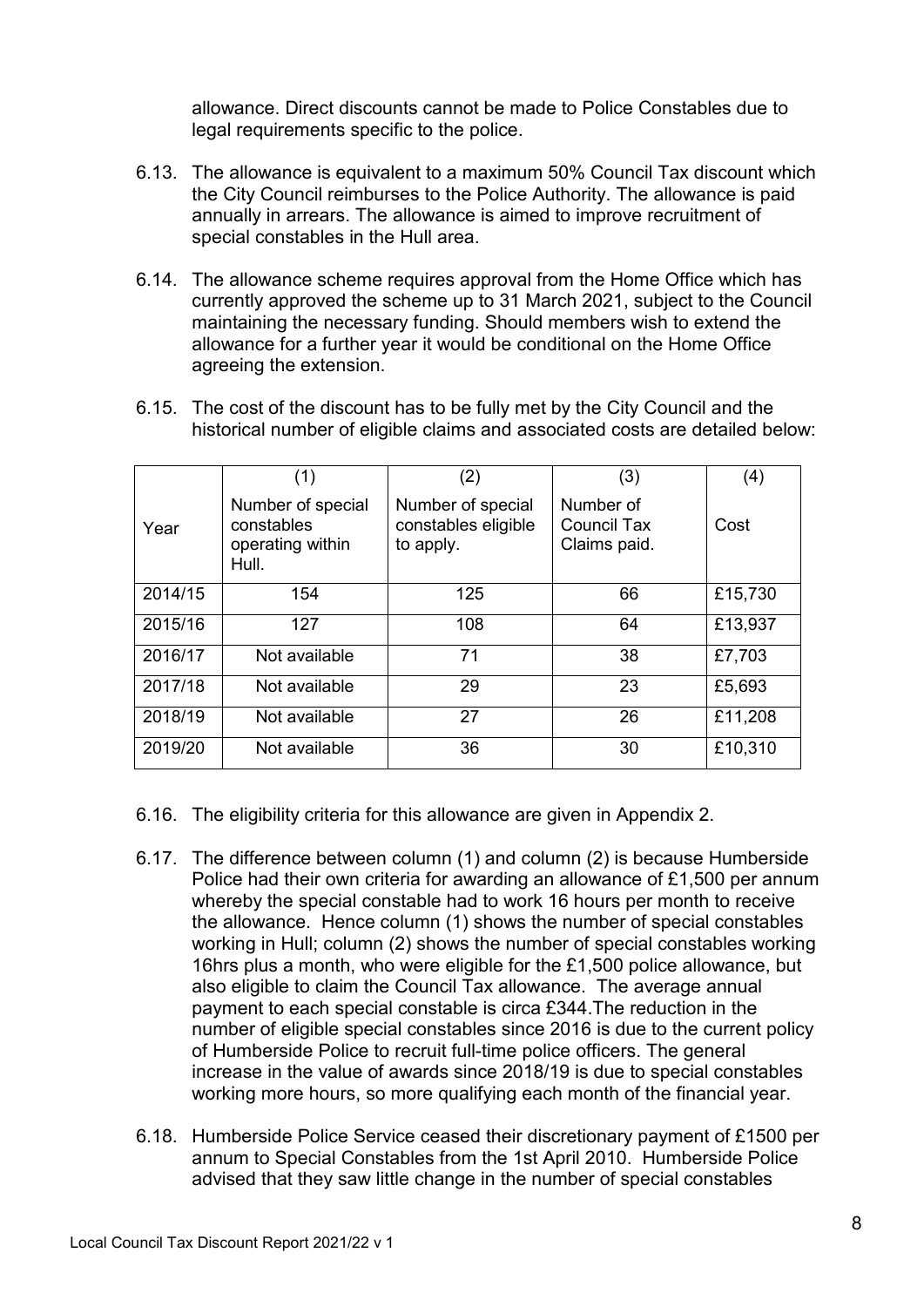since the cessation of their discretionary payment. This therefore suggests that the payment of the £1500 allowance was not a significant factor in someone deciding to become a special constable. If Cabinet decides to continue with the special constable allowance, it is suggested that the 16 hour minimum per month working limit continues to be included within the Councils criteria.

- 6.19. Due to this payment being made annually in arrears the actual cost will not finally be known until the end of each financial year. Cost will depend on the number of eligible Special Constables serving during the year, the tax banding of their home and the level of the discount. Therefore only very broad estimates of future costs can be given. Based on latest trends it is estimated the cost for 2020/21 will be approximately £11,000. The cost of any allowances agreed will be charged to the Council's General Fund.
- 6.20. Members could cease the Special Constables Council Tax Allowance on 31 March 2021 as the current trend following the of the £1,500 police withdrawal allowance does not appear to be adversely impacting on Special Constable numbers. This would provide a saving to the General Fund of up to £11,000 for 2021/22.
- 6.21. Consideration is required for this discount to continue for this class for 2021/22.

## Council Tax Reduction (LGFA 2012 – SI 2012/2885)

- 6.22. From April 2013 Local Council Tax Reductions replaced the national Council Tax Benefit scheme, with reduced Grant funding from the Government for the scheme meaning Local Authorities either had to find funds to subsidise the scheme, or start to charge some households who previously did not pay Council Tax. The Council decided to implement a scheme requiring all working age households to pay a minimum of 20% of their liability. Following receipt of transitional funding from the Government for 2013/14 this minimum payment was reduced to 8.5% of their liability for one year only. Following the cessation of transitional funding, the minimum payment reverted back to 20% for each financial year since 2014/15.
- 6.23. Presently there are 22,717 working age households in the City receiving a reduction in their Council Tax through the Council's Local Council Tax Reduction scheme, with approximately 80% of those receiving the maximum 80% award. This decision results in £3.8m of Council Tax being collectable in 2020/21 from this working age group including £7,340 from those that have 20% to pay after reductions have been applied. The value collectable has been reduced by £3.4m of additional support through the Covid-19 payments of up to £150 per household for those of working age on Council Tax Reduction.
- 6.24. Members could choose to change the amount that working age households have to pay from the current 20%, however, there is a requirement that Local Authorities wishing to vary their schemes must hold a formal public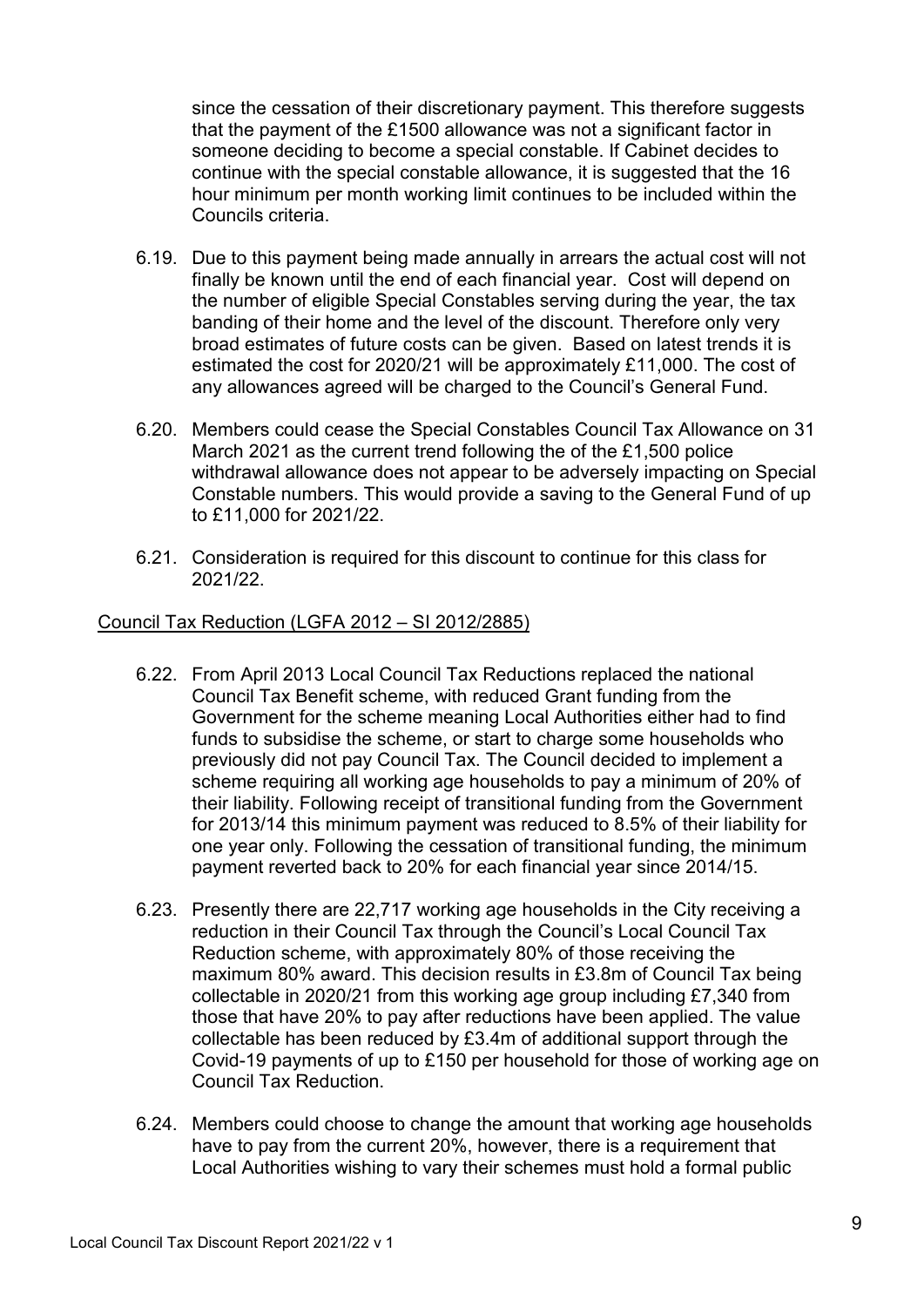consultation, which would normally last 12 weeks. As it is recommended that the scheme remains at 20%, a consultation regarding changing this percentage has not taken place.

6.25. Members are asked to confirm that the current 20% minimum payment following Local Council Tax Reduction remains in place for the 2021/22 financial year.

### Council Tax hardship provision for 2021/22 – Section 13A(1)(c) of the LGFA 1992

- 6.26. From April 2019 Members agreed to establish a £50,000 Council Tax hardship fund to help those in extreme hardship who are struggling to pay their Council Tax by reducing the amount they have to pay.
- 6.27. For the 2020/21 financial year the Government also provided additional hardship funding for all working age recipients of a Council Tax Reduction as a response to the impact of the Covid-19 pandemic. This scheme paid up to £150 to eligible households and the Council received £4.251m to fund these payments.
- 6.28. To date 24,881 payments have been made amounting to £3,384,912.47 and it is estimated that by the end of the financial year there will still be £750,000 available. These funds can be used for further hardship payments to working age tax payers, including within the next financial year 2021/22.
- 6.29. Using the remaining £750,000 funding to provide a hardship payment to all recipients of Council Tax Support for 2021/22 would enable a £30 payment to be made to 25,000 working age tax payers.
- 6.30. In 2020/21 the minimum payment for a tax payer receiving a full Council Tax Reduction in a band A property was £174.08 for those with a single person discount and £232.11 for those with more than one liable adult in the property. An increase of 5% in Council Tax for 2021/22 would result in minimum payments of £182.79 for single occupiers and £243.72 for those paying the full charge, increases of £8.71 and £11.61 respectively. Therefore a £30 payment to all working recipients of a Council Tax Reduction would offset the increase for 2021/22 for the majority of claimants.
- 6.31. Members are asked to consider the recommendation to use the remaining Covid-19 Council Tax hardship funding to pay £30 to all working age recipients of a Council Tax Reduction during 2021/22.

## Council Tax Discount for Care leavers - Section 13A(1)(c) of the LGFA 1992

6.32. In the Government's care leavers' strategy, Keep on Caring, published in July 2016, they encouraged Councils to consider the role of a corporate parent 'through the lens of what any reasonable parent does to give their child the best start in life'. In relation to this, Local Authorities were encouraged to consider exempting care leavers from council tax using the powers already at their disposal. Local Authorities must plan for looked after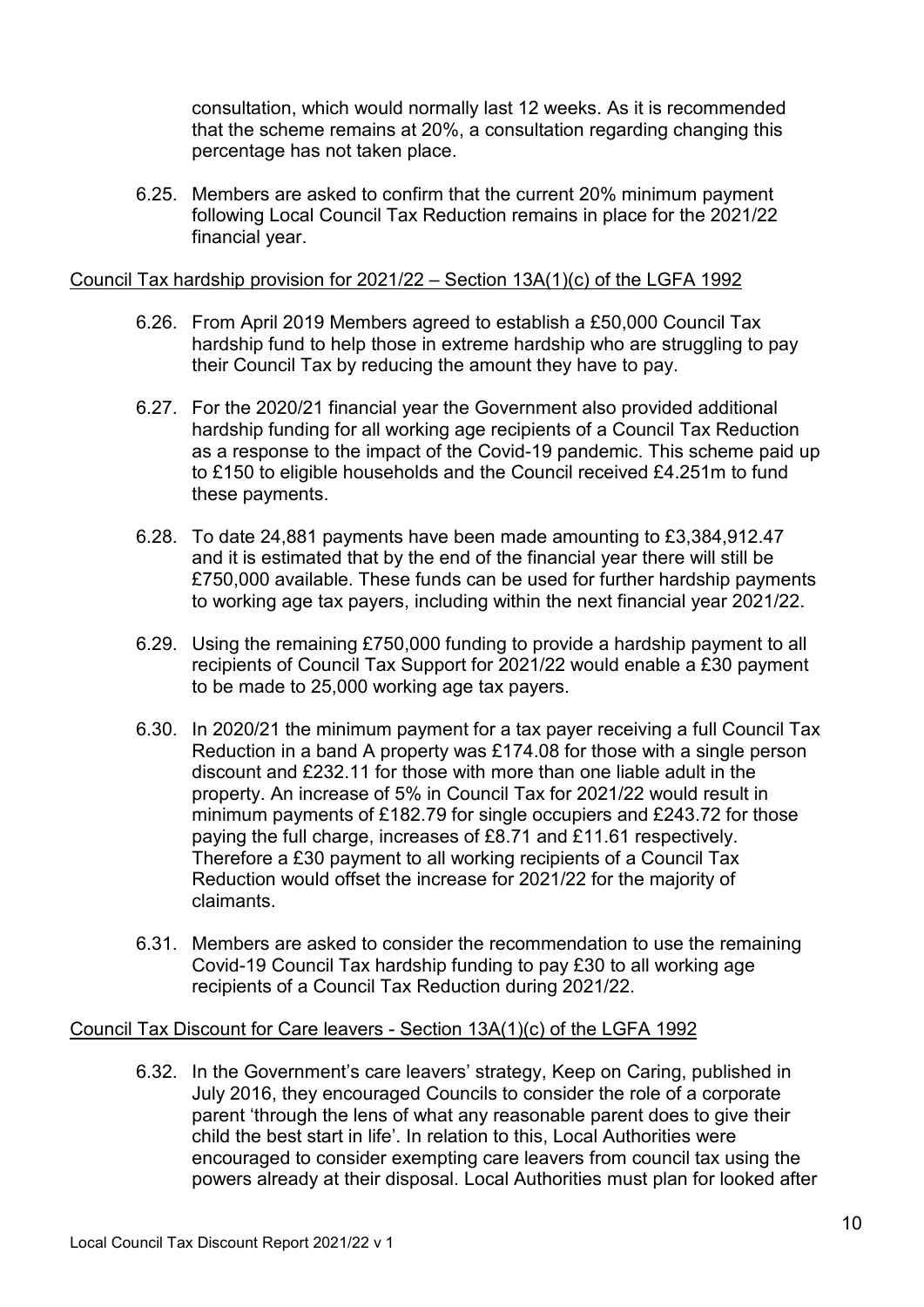children so that they have the support they need as they make their transition to the responsibilities of adulthood.

- 6.33. In its role as Corporate Parent for those young people in Local Authority care, the Council put in place a local Council Tax Discount under section 13A(1)(c) of the LGFA 1992 for young people leaving the care system as a result of reaching the age of 18. The discount enables the Local Authority to support those care leavers who would otherwise struggle with the transition from care to independence, enabling them to avoid debt and giving them more time to learn to manage their finances.
- 6.34. For the purposes of this discount a care leaver is a young person who left care as a result of reaching 18 years of age including young people who move into the City who have been cared for by other Local Authorities as to exclude them would unreasonably discriminate against some young people purely on the basis that they have moved into the City.
- 6.35. The discount is awarded after other statutory exemptions or discounts have been applied to ensure the care leaver has no Council Tax to pay. Therefore the amount of discount awarded varies depending on other discounts that would apply but could be up to 100% of Council Tax liability for that individual for the year applicable.
- 6.36. Where there is a shared liability for Council Tax the discount is only paid to cover the share that the looked after person is liable for.
- 6.37. The discount is also payable for those households that lose a Council Tax discount as a result of a young person in care turning 18 and becoming an adult in the household for Council Tax purposes, such as the loss of single person discount. This supports a young person in their transition to independence by removing any financial loss to the household supporting them. This element of the discount applied to care leavers aged18 to 20.
- 6.38. For those aged 18 to 20, the discount is awarded automatically based on notifications received from the Council's Leaving Care Team to the Council Tax department. Care Leavers who move into the City aged 18 to 20 are able to apply directly to the Council for the discount. Verification of their status is required from the Local Authority who cared for them up to the age of 18.
- 6.39. Those aged 21 to 24 years of age (inclusive) can apply for a discretionary care leaver's discount which will consider their income against current needs. This enables support to continue for those who still need financial help beyond the age of 21 while recognising the independence others may have achieved by this age.
- 6.40. This discount does not apply to those young people who when under the age of 18 had looked after status for a period of time purely on the basis they were remanded into Youth Detention Accommodation or Local Authority accommodation awaiting trial.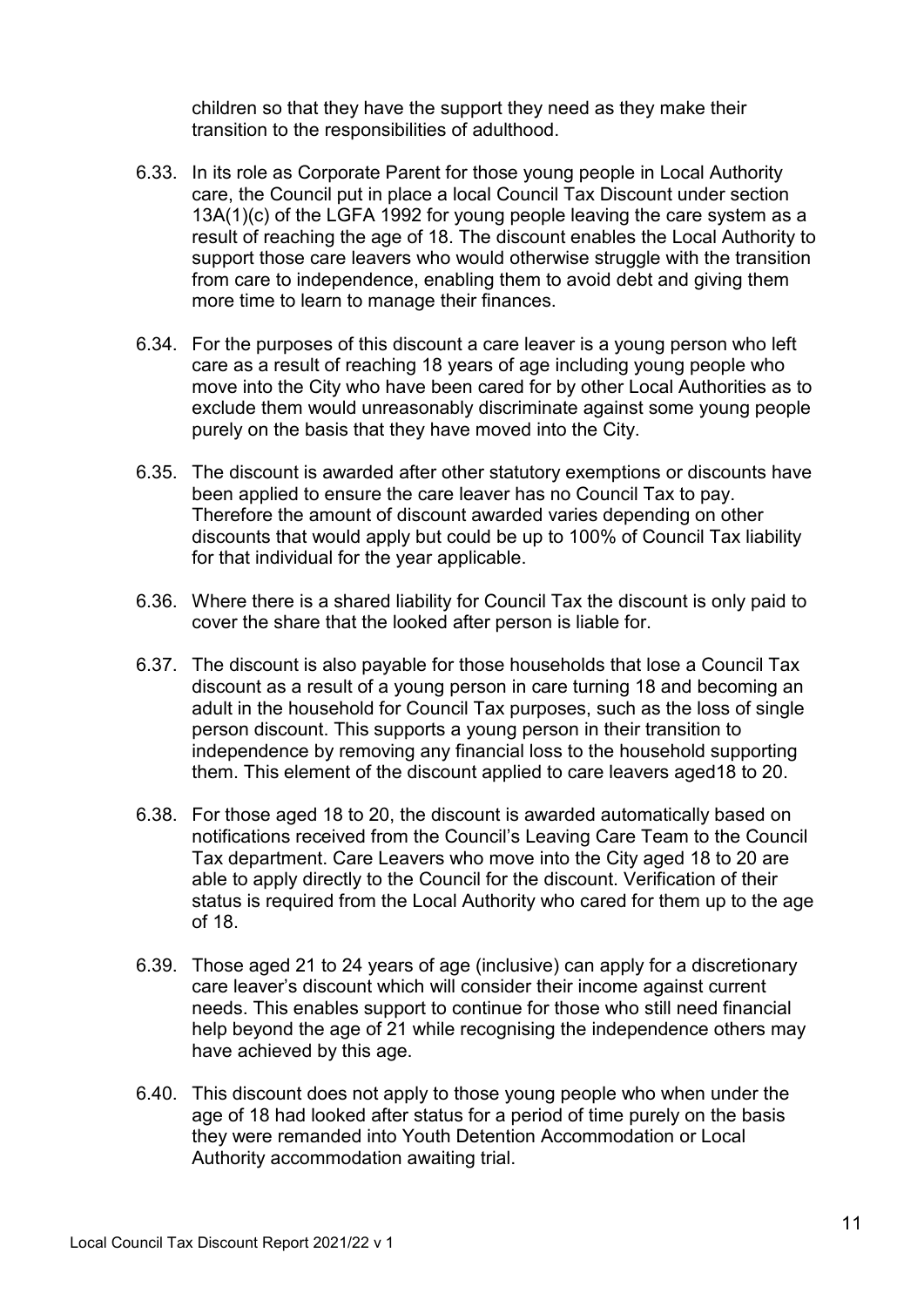- 6.41. There are currently 94 care leavers who qualify for this discount with the award for 2020/21 estimated to be £64,000.
- 6.42. Members are asked to confirm that the Council continue with the Care Leavers local discount for 2021/22.

### 7. Options and Risk Assessment

### 2nd home discount and discounts for empty and uninhabitable and empty and unfurnished properties

7.1. To continue with the reduction to zero percent for these awards will result in an estimated £3.54m collectable during 2021/22.

#### Special Constables Allowance

- 7.2. To continue with the special constable discount at a cost to the authority of approximately £11,000 to demonstrate support for this group of volunteers during 2021/22
- 7.3. To withdraw the discount for special constables on the grounds that the financial incentive in encouraging special constables seems low given there has been minimal reduction in the numbers applying to be special constables since the withdrawal of the police authority payment. This option would save the Council circa £11,000 in 2021/22.

#### Volunteer Reserve Forces

7.4. To keep, withdraw or vary the current locally defined discretionary discounts under section 13A for volunteer reserved forces. The discount is currently awardable to members of the volunteer reserve forces serving abroad who are claiming a 25% discount on their Council Tax due to the fact that they are the only qualifying person in the property included in the calculation of their Council Tax liability. Estimated expenditure for 2021/22 would be less than £1000.

#### Empty property premium

- 7.5. To continue with the charging of empty property premiums for properties empty for more than 2 years and more than 5 years. There are currently 421 properties empty for 2 or more years that are subject to the current 100% premium and 184 empty for 5 or more years that are subject to the 200% premium. The chargeable amount of the premium has increased the amount collectable for 2020/21 by circa £456,000.
- 7.6. To increase the empty property premium to 300% for those properties empty for 10 years or more as allowed under the Property in Common Occupation and Council Tax (Empty Dwellings) Act 2018. This increase would in result in an additional £71,000 in Council Tax collectable in respect of 87 properties.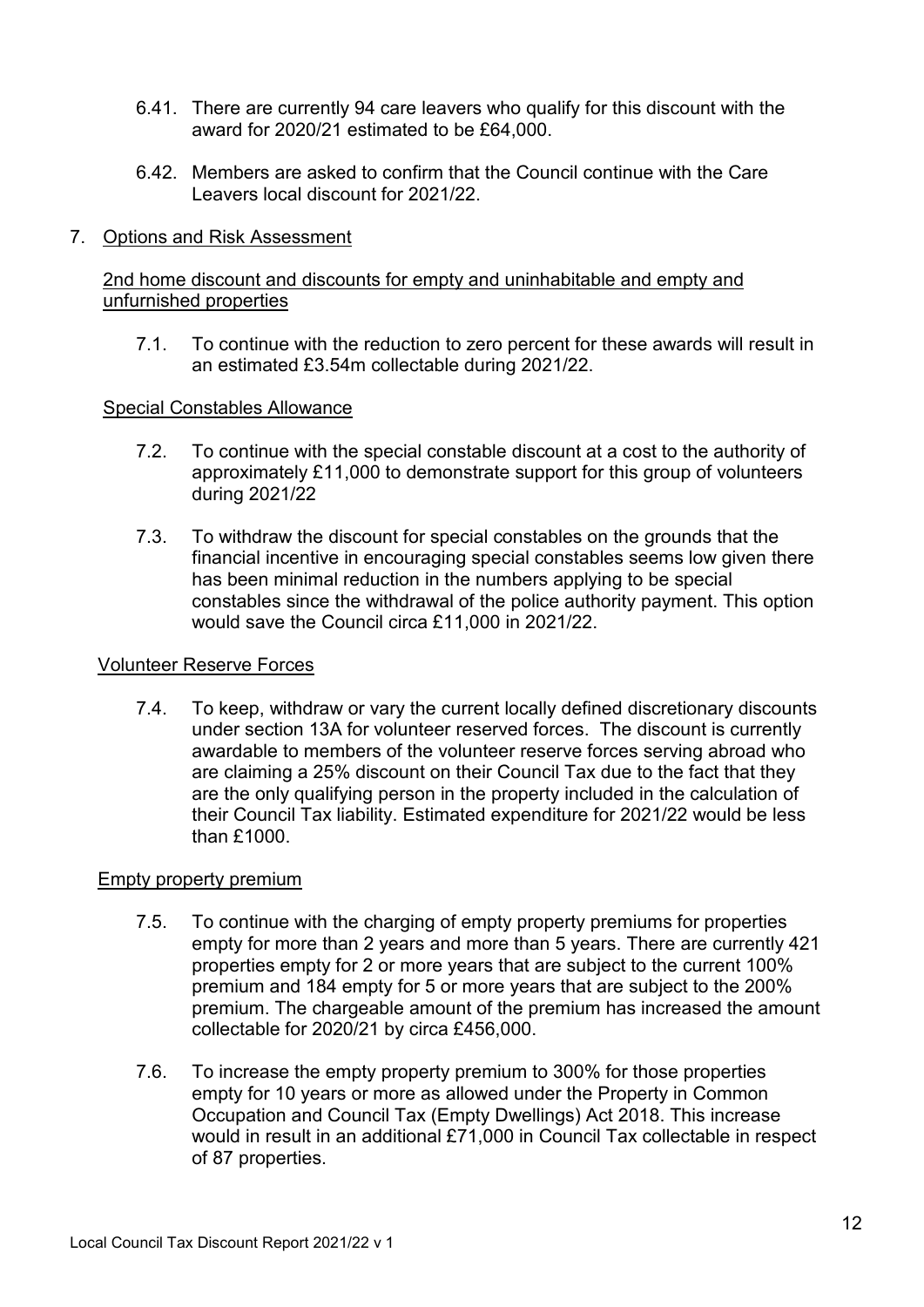7.7. To continue the provision for the Council Tax officers to have the discretion to remove the additional premium for a period of up to 12 months from date of purchase for owners who are actively renovating the property to sell or place on the rental market.

### Care Leavers Discount

- 7.8. To continue with the Care Leavers discount introduced in April 2018. This would support an estimated 94 care leavers during 2021/22 by way of reductions to their or their households Council Tax at a cost of circa £64,000 to the Council.
- 7.9. To discontinue the current Care Leavers discount from the 31 March 2021.

### Council Tax Reduction and Hardship Payments

- 7.10. To continue the maximum discount awardable to Working Age households on low incomes being 80% of their liability. Awards of Council Tax Reduction are currently made to 22,717 households in the City including approximately 80% of those households that receive the maximum 80%. This decision presently results in £3.1m being collectable from this group.
- 7.11. The Cabinet are invited to consider applying available the remaining Covid-19 Council Tax hardship funding to provide the sum of £30 to all working age recipients of a Council Tax Reduction during 2021/22. It is also proposed to supplement this with a discretionary hardship fund to contribute to the recoverable Court costs where formal action is required to recover Council tax and the debt owed is below £60. This is to provide the flexibility to mitigate the risk of additional court and recovery costs being imposed through the debt recovery process which place individuals in greater hardship than would be the case under the actual debt.

#### Risk

- 7.12. There is a risk that any change to current discounts will attract adverse publicity from the affected tax payers. This can be managed following the Councils decision by way of information included in the billing highlighting how some of the sums raised and collected are essential revenue in the face of reduced grants paid to the authority.
- 7.13. There is a risk that the indicated collectable sums may change due to actions taken by taxpayers as a result of the change in charges e.g. number of properties empty for over 2 years may reduce as owners react to avoid the extra cost, although this risk has not materialised in the time this premium has been in place.
- 7.14. There are risks that by not continuing a discount for care leavers, the Council would not be providing a financial supporting mechanism to a vulnerable group for which the Council is the corporate parent.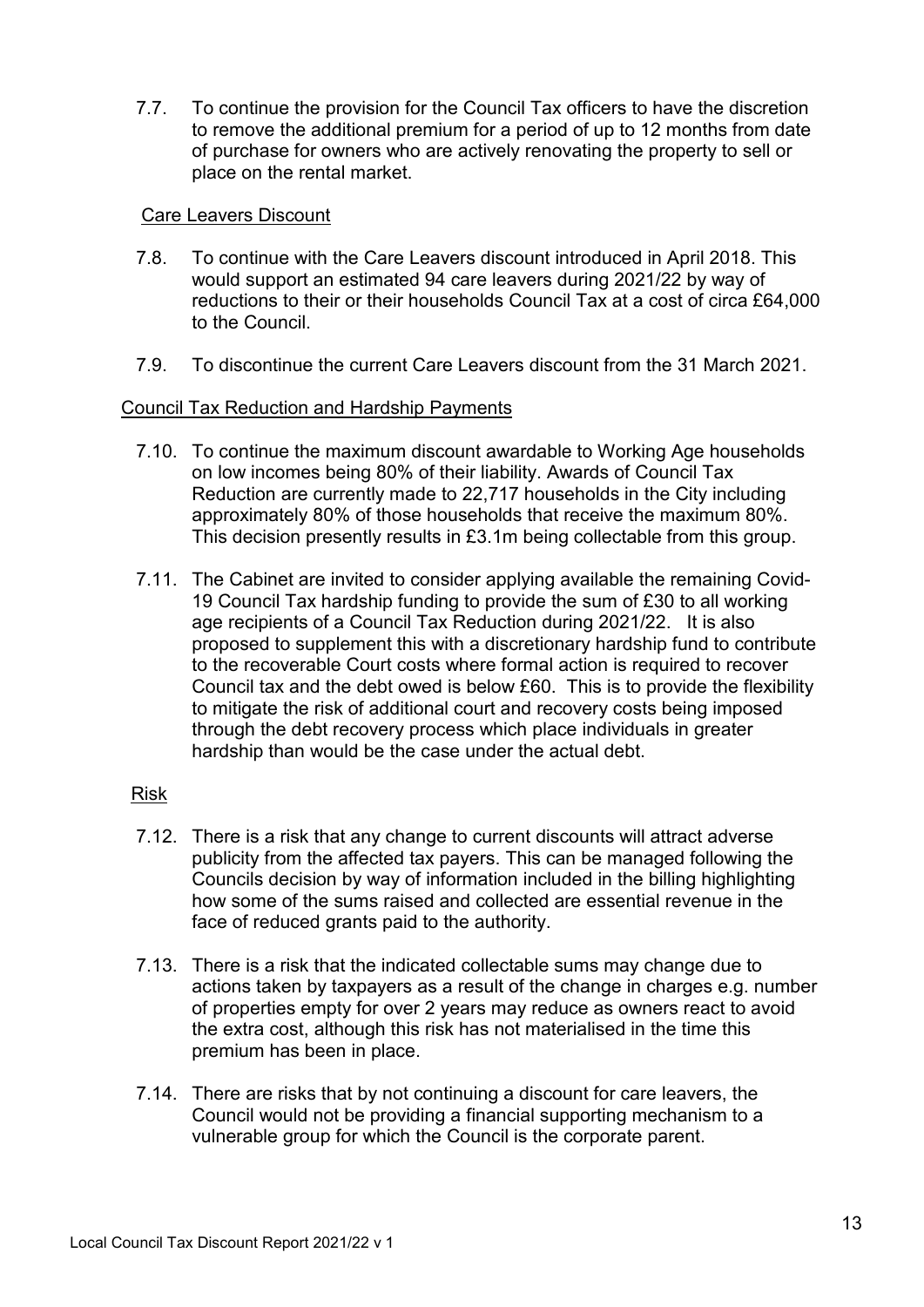7.15. There is a significant risk should members wish to deviate from the 80% maximum Council Tax Reduction (Support) at Option 7.9 that the Council would be open to legal challenge by not having consulted with Taxpayers. By adopting a different scheme, without having formally consulted, the Council would potentially be operating a scheme that was ultra vires.

## **Staffing**

7.16. The Revenues and Benefits Service was transferred to Civica UK Ltd on the 1 November 2015. This report has been prepared informed by advice from officers from the company upon the practical application of the proposals. It should be noted that any change to the discounts scheme that may require more or less resource to administer may result in change control negotiations to the contract at the Contract Management Board.

## 8. Consultation

8.1. There is only a legal requirement to formally consult on any proposed changes to the Local Council Tax Reduction scheme introduced in April 2013. See 7.15 regarding risk.

## 9. Monitoring Officer Assurance Statement

- 9.1 The majority of the proposals are unchanged from those agreed in 2020. The change relating to the proposed introduction of the use of the remaining Covid-19 Council Tax hardship funding to pay £30 to all working age recipients of a Council Tax Reduction during 2021/22 is an executive decision. The application of the funds is within the discretion of Cabinet.
- 9.2 Local authorities should keep all charges associated with recovery under regular review to ensure they are reasonable and as clear and transparent as possible and reflect actual costs incurred. Enforcement agents should only make charges in accordance with council tax collection and enforcement regulations, particularly the Tribunal Courts and Enforcement Act.
- 9.3 Local authorities should periodically review their corporate policy on debt and recovery, particularly what level of debt (inclusive of liability order fees) should have accrued before enforcement agent action, as enforcement will add additional costs to a debt.
- 9.4 As part of their corporate policy on debt and recovery, local authorities should have a process for dealing with cases that are identified as vulnerable, bearing in mind that different local authorities may have different definitions of a vulnerable person or household. Any local definition of vulnerability should be developed in consultation with advice agencies and enforcement agencies and, wherever possible, the local authority should aim to publish clear guidelines on what constitutes vulnerability locally. Where a local authority's vulnerability criteria apply, in these cases, debts should be considered carefully before being passed to enforcement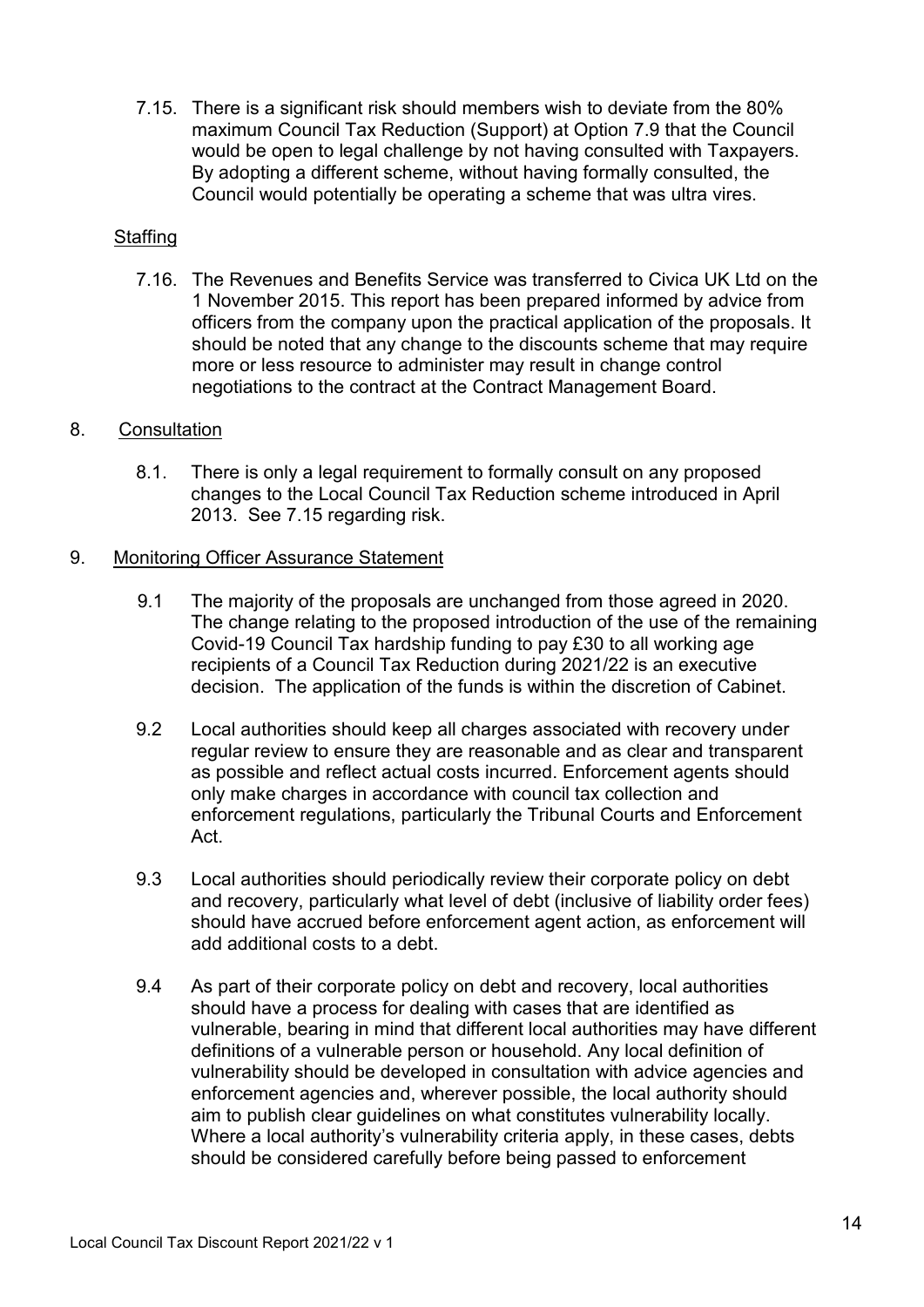agencies. Where enforcement agents or other parties identify a vulnerable household, recovery action will be referred to the local authority.

## 10. Section 151 Officer Assurance Statement

10.1 The financial implication from the recommendations in this report are included within the budget proposals elsewhere on this agenda. If a different approach was taken over the level and type of discounts that were thought appropriate there would need to be an undated financial analysis completed in order to calculate the impact on the Council's available resources

## 11. Comments of City Human Resources Manager

11.1 There are no staffing issues arising, the provisions are likely to benefit some people with protected characteristics.

## 12. Comments of Overview and Scrutiny

12.1 This report will be considered by the Finance and Value for Money Overview and Scrutiny Commission at its Budget meeting of Friday, 19 February, 2021. Any comments or recommendations made by the Commission will be tabled alongside the report at the meetings of Cabinet and Full Council. (Ref. Sc6035 (FH))

#### 13. Comments of the Portfolio Holder for Finance

13.1 I am delighted the Administration is bringing in the proposals outlined in the report. The proposals will help the poorest residents as the Council seeks to support the city through the recovery from the pandemic. I fully support the retention of the assistance for care leaver and the special constable discounts and the maximisation of the policy that drives the reductions of empty homes.

## 14. Conclusions

- 14.1 Changes introduced under the LGFA 2012 provided considerable latitude in revising existing Council Tax discounts and introducing new discounts to replace those exemptions that ended on 31 March 2013.
- 14.2 The Council can review the discounts created for each financial year should it so wish, but they must be made before the 1st April in the year in which they are introduced regarding Section 11A.
- 14.3 Great care needs to be taken to consider the legal and financial implications of changing existing discounts or introducing new discounts. Any changes also need to comply fully with the requirements of the Council's Policy Framework.
- 14.4 The removal of mandatory exemptions for empty and uninhabitable properties from 1 April 2013 and the further reduction of those for empty and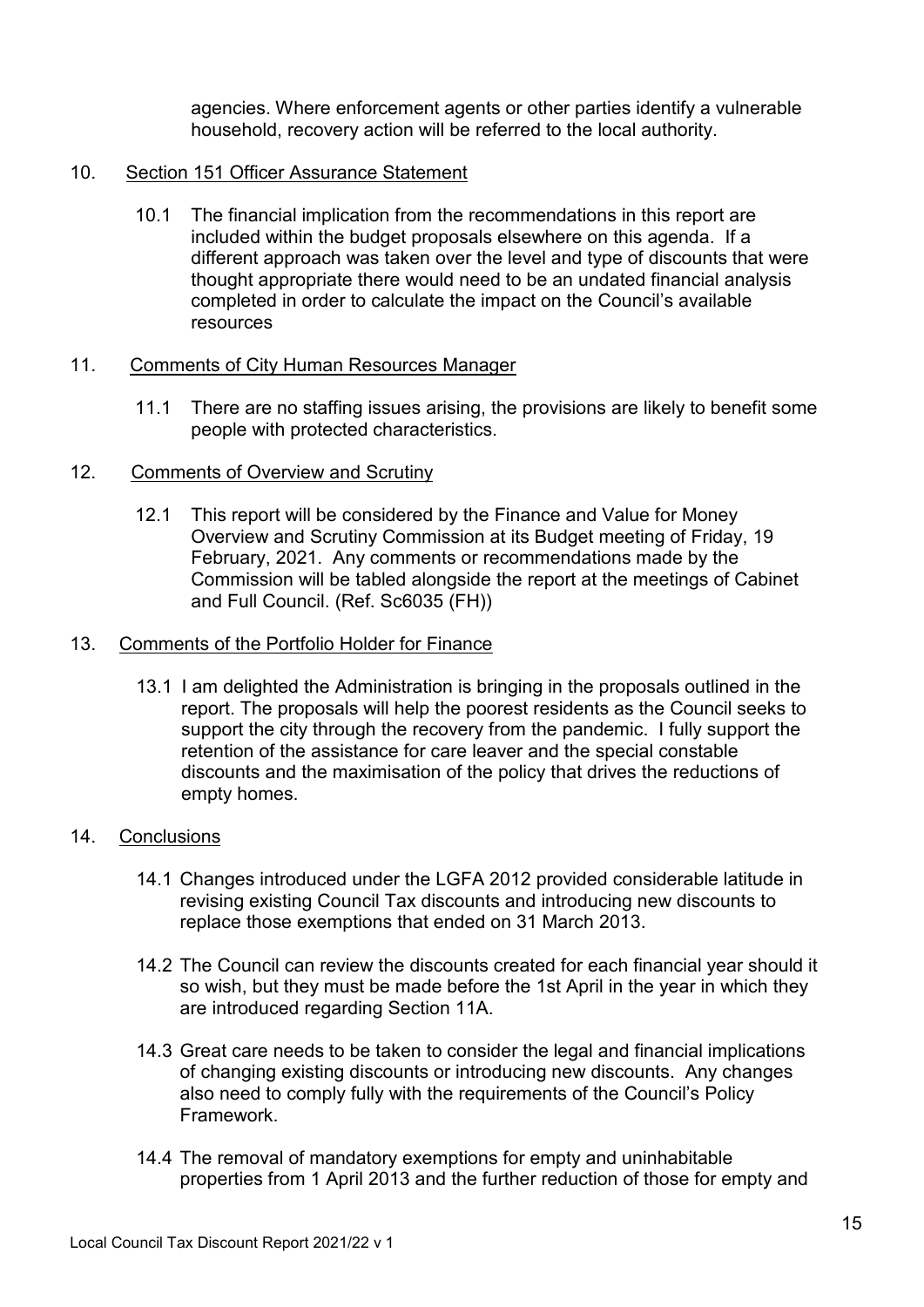unfurnished properties from the 1 April 2016 provided an opportunity through Council Tax collection of an additional income stream to the Council in the face of cuts to grant funding from Central Government which allows the authority to maximise revenue in order to continue to minimise the impacts of Welfare Reform to citizens of the city and the impact that cuts to services would bring.

- 14.5 The city currently has a demand for accommodation that exceeds the number of properties available within its boundaries. There is continuing concern that owners are leaving properties empty. The historical Government Council Tax exemption scheme pre April 2013 rewarded such lack of activity, but by using new local powers since to reduce the level of discount awarded on empty homes and by introducing a premium for those empty more than 2 years, there is evidence that the number of long-term empty properties has reduced. Continuing the empty property premium of 100% for those homes empty 2 years or more and the premium of 200% for those empty 5 years, whilst introducing a premium of 300% for those empty 10 years or more will assist with the intention of reducing the number of long-term empty properties in the city.
- 14.6 The introduction of Local Council Tax Reduction in 2013/14 saw 20,000 households having to pay some Council Tax for the first time. Presently the minimum sum payable by working age households in Hull is 20%. Collection rates are stable and therefore it is therefore considered to be the correct option to continue with the same scheme for 2021/22. The payment of an additional £30 hardship payment will help those with the lowest income pay their Council tax.
- 14.7 The continuation of a Local Council Tax Discount for Care Leavers will maintain additional financial support for this vulnerable group as part of the Council's responsibilities as a corporate parent for those in care.
- 14.8 A discount for Volunteer Reserve Forces recognises the service of this key group, although the discount is funded fully by the Council. It is, however, important to still consider that other individuals or groups of the City's population may subsequently lobby for a local discount.
- 14.9 The Special Constables allowance provides incentive for local residents to become Special Constables and recognises their contribution to communities in the city. Home Office approval will be required before the Special Constables Allowance can be paid for 2021/22.

## **David Bell – Director of Finance and Transformation**

| <b>Contact Officers:</b> | Howard Dye (HullCC) | Telephone number: 613554 |
|--------------------------|---------------------|--------------------------|
|                          | Andy Sims (Civica)  | Telephone number: 613021 |

## Background Documents:

The Local Government Finance Act 2012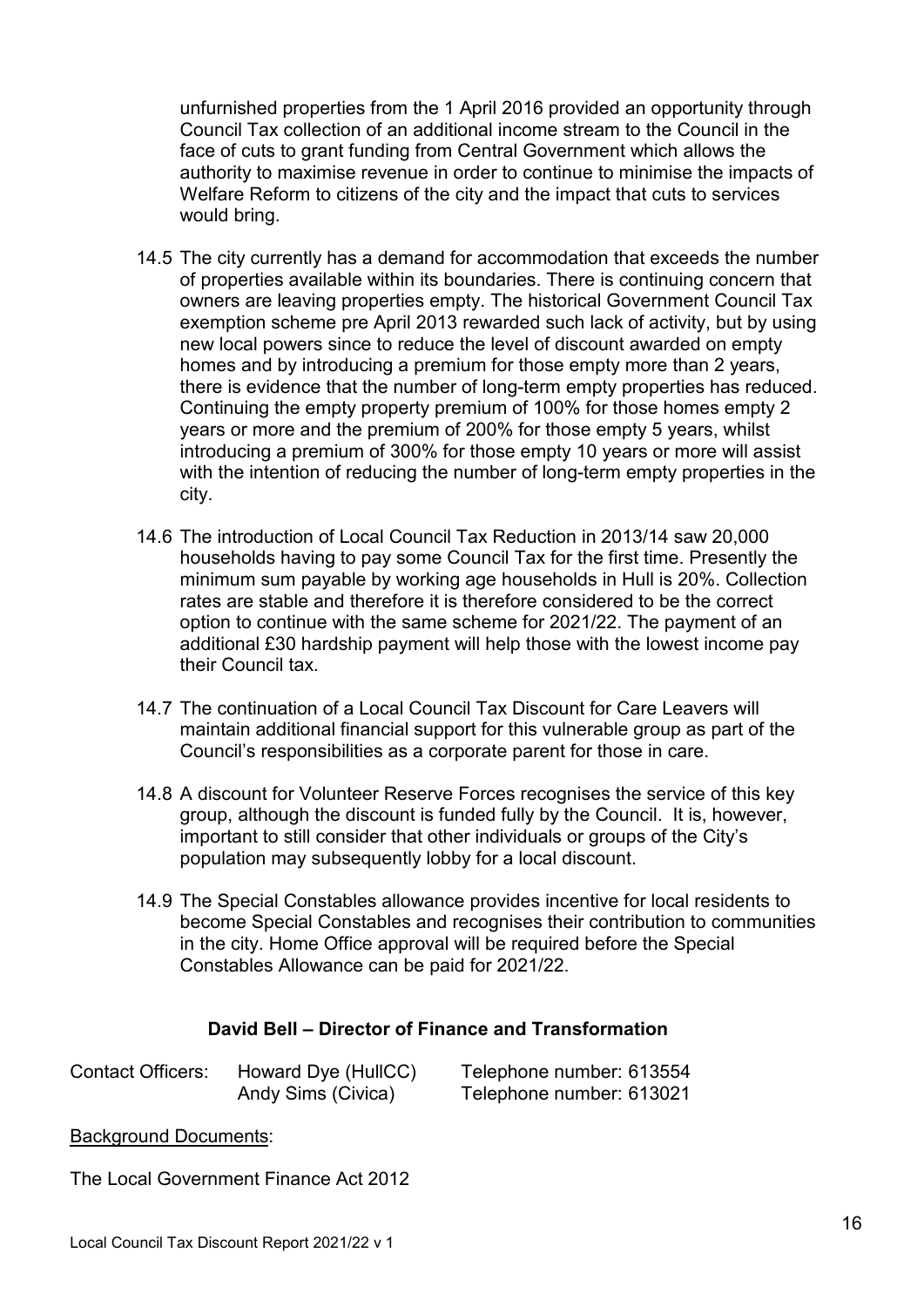# **Eligibility Criteria for Volunteer Reserved Forces Discount**

A person will be able to apply for a maximum 75% discount of the full charge where the following criteria are met:

- 1. The person claiming must be claiming a 25% discount on their Council Tax due to the fact that they are the only qualifying person in the property included in the calculation of their Council Tax liability.
- 2. They are enlisted into the armed forces for a period in excess of 28 days.
- 3. They give up their current paid job or benefit to be an employee of the armed forces for a period in excess of 28 days.
- 4. The Council are provided with call up papers and end of duty notifications to confirm service.
- 5. The 75% discount can be claimed only for the period set by the criteria in 1 and 2 above.
- 6. Volunteer Reserve Forces consists of The Royal Navy Reserves, The Royal Marine Reserves, the Territorial Army and the Reserved Air Forces.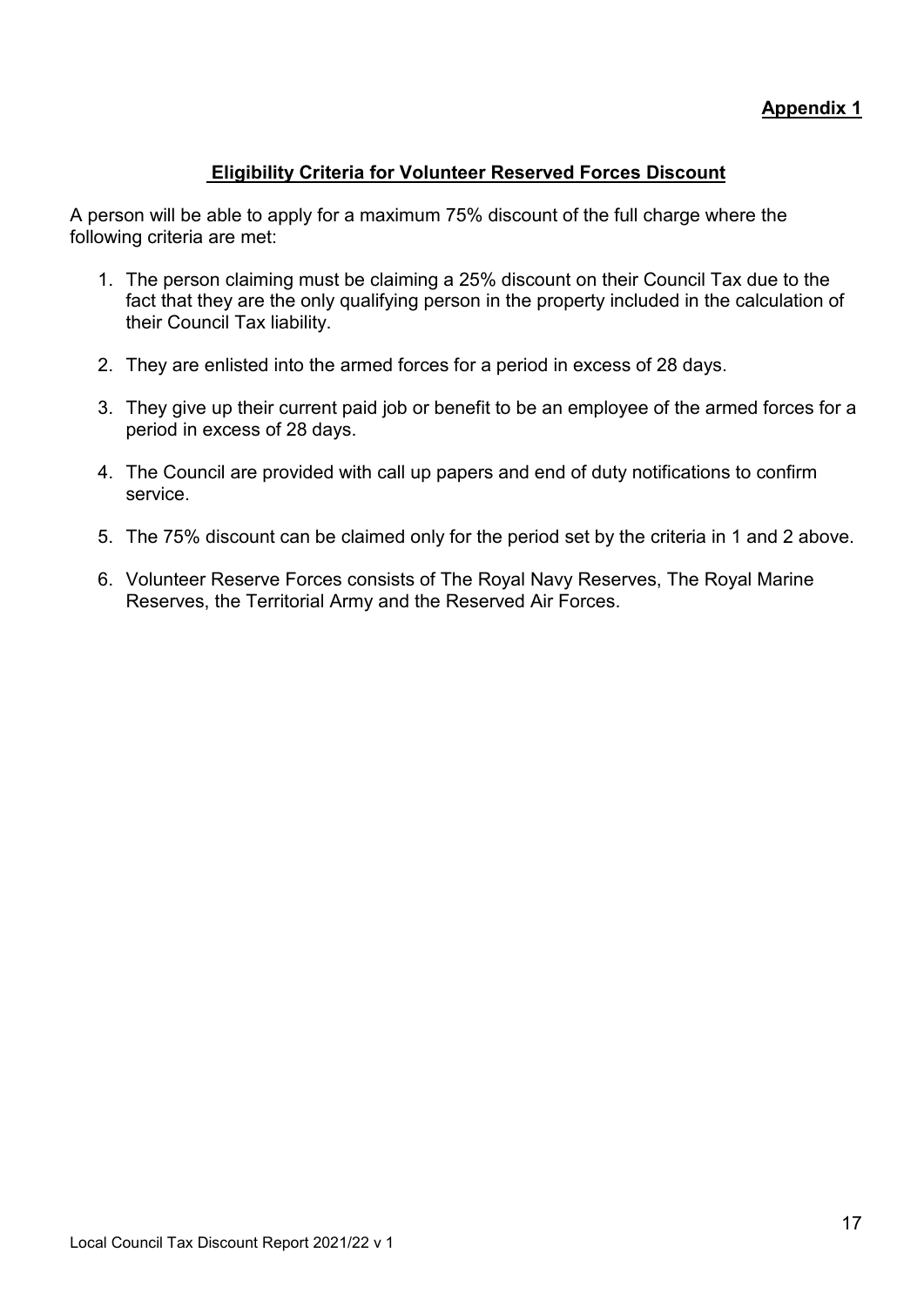# **APPENDIX 2**

# **Eligibility Criteria for Special Constables Allowance.**

A person will be able to apply for a maximum 50% discount of the full charge where the following criteria are met:

- 1. Is a member of the Humberside Police Special Constabulary.
- 2. The majority of their duties are to benefit the residents of Hull City
- 3. They must be liable as an individual for the Hull City Council Council Tax Charge or they must be jointly or severally liable for the Council Tax Charge
- 4. Only one application per household can be made.
- 5. Where two or more Special Constables are in occupation of a single property, a total 50% discount of the full band charge will be awarded.
- 6. Where a single occupier claims the discount, the discount will be 25% of the full band charge (as a 25% reduction will already be awarded as a single occupier).
- 7. A person who is not liable to pay the Council Tax charge direct to Hull City Council cannot apply for a discount.
- 8. That any discount awarded be calculated on a daily basis to reflect new starters and leavers within the Special Constabulary.
- 9. The allowance will only be paid where the claimant is up to date with their current year Council Tax payments.
- 10. A special constable must undertake a minimum of 16 hours duty per month to be eligible for the Council Tax allowance.

A charge payer is as defined by Section 6 Local Government Finance Act 1992.